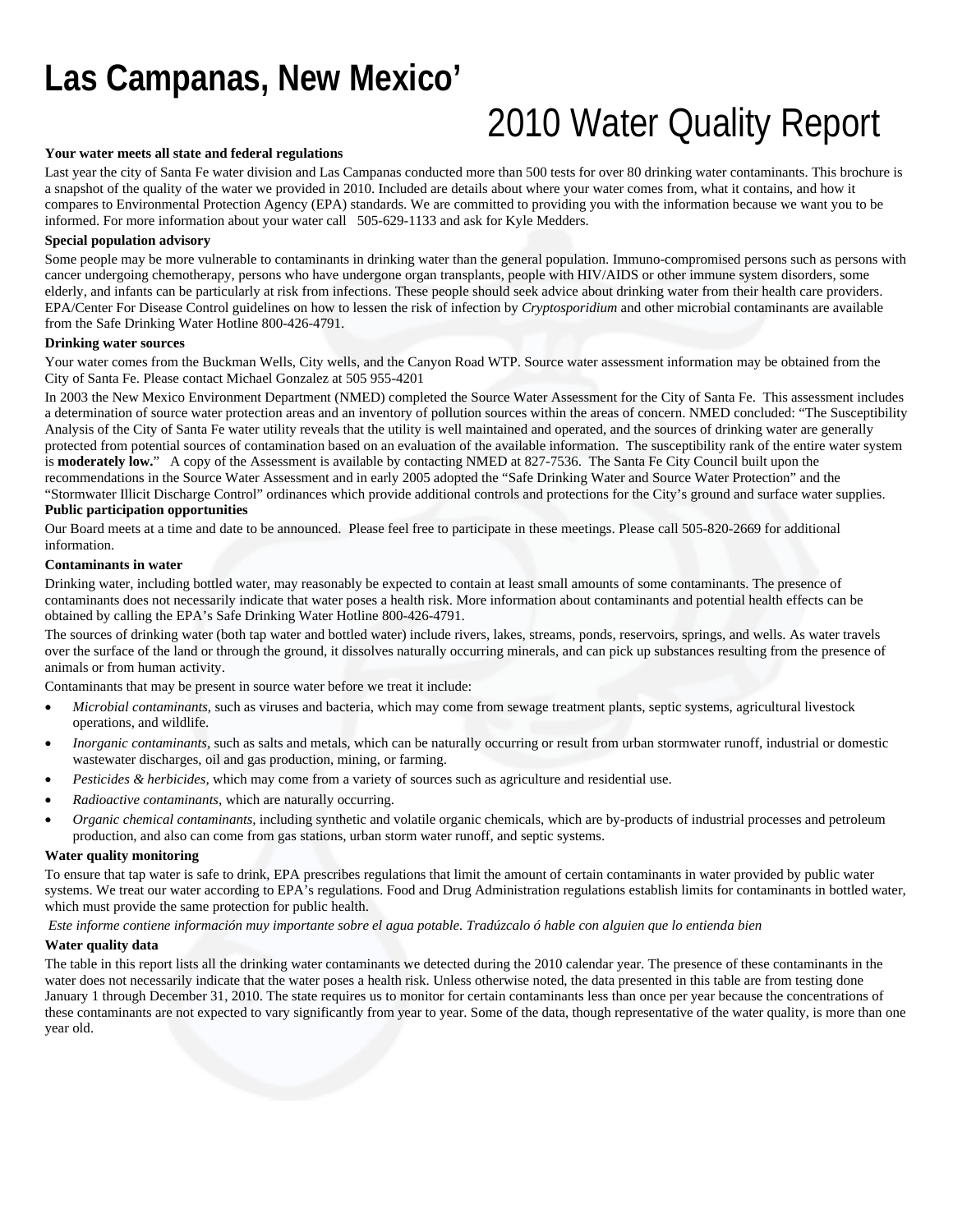#### **Terms & Abbreviations**

- **AL**: Action Level the concentration of a contaminant which, when exceeded, triggers treatment or other requirements that a water system must follow.
- **MCLG**: Maximum Contaminant Level Goal the level of a contaminant in drinking water below which there is no known or expected risk to health. MCLGs allow for a margin of safety.
- **MCL**: Maximum Contaminant Level the highest level of a contaminant that is allowed in drinking water. MCLs are set as close to the MCLGs as feasible using the best available treatment technology.
- **N/A**: Not applicable **a nd**: Not detectable at testing limit
- **NTU**: Nephelometric Turbidity Units
- **pCi/L**: Picocuries per liter (a measure of radioactivity)
- **ppm**: Parts per million or milligrams per liter (corresponds to one minute in two years)
- **ppb**: Parts per billion or micrograms per liter (corresponds to one minute in 2,000 years)
- **TT**: Treatment Technique A required process intended to reduce the level of a contaminant in drinking water
- **MNR:** Monitoring not required

### **Results of voluntary monitoring**

In cooperation with Los Alamos National Laboratory (LANL) and the New Mexico Environment Department, the City monitors Buckman Wells 1, 6 and 8 for LANL derived contamination. Samples are analyzed for radiologicals, general inorganics, metals, high explosives and organics. The results indicate detectable levels of radionuclides associated with natural sources. No Laboratory-derived radionuclides were detected in 2008. Repeat sampling since 2001 indicates Laboratory-derived radionuclides are not present in the Buckman Wells 1, 6 and 8. These wells are part of the 13 wells that make-up the Buckman Wellfield. Water from these wells is delivered to the Buckman Tank prior to distribution into the system.

**Educational Statement for Arsenic:** the City of Santa Fe's Drinking water meets the current drinking water standard for arsenic of 50  $\mu$ g/l. Sampling conducted in 2008 indicated arsenic levels in City of Santa Fe drinking water below the new standard of 10µg/l. While our drinking water meets EPA's standard for arsenic, it does contain low levels of arsenic. EPA's new standard balances the current understanding of arsenic's possible health effects against the costs of removing arsenic from drinking water. EPA continues to research the health effects of low levels of arsenic, which is a mineral known to cause cancer in humans at high concentrations and is linked to other health effects such as skin damage and circulatory problems.

Uranium: In 2004 the City detected uranium at the new drinking water standard of 30 µg/l in a single sample. The new standard went into effect on December 8, 2003. This level did not result in a violation of the drinking water standard. A source in the Buckman wellfield contains elevated levels of uranium in sufficient amounts to have caused this result. The City continues to properly manage the well to ensure continued compliance with the new standard. Some people who drink water containing uranium in excess of the MCL (30 ug/L) over many years may have increased risk of getting cancer and kidney toxicity.

**Nitrates:** City of Santa Fe drinking water meets the federal drinking water standard of 10 ppm for nitrates. The City is in compliance with the nitrate standard. Nitrate in drinking water at levels above 10 ppm is a health risk for infants of less than six months of age. High nitrate levels in drinking water can cause blue baby syndrome. Nitrate levels may rise quickly for short periods of time because of rainfall or agricultural activity. If you are caring for an infant you should ask advice from your health care provider.

Total Trihalomethanes (TTHMs)**:** TTHMs samples are collected on a yearly basis throughout the distribution system. The formation of TTHM is the result of the reaction of chlorine with organic matter. Las Campanas will be required to monitor this parameter starting in 2012 per the small systems waiver that was granted in 2007.

If present, elevated levels of lead can cause serious health problems, especially for pregnant women and young children. Lead in drinking water is primarily from material and components associated with service lines and home plumbing. Las Campanas Water Cooperative is responsible for providing high quality drinking water, but cannot control the variety of materials used in plumbing components. When your water has been sitting for several hours, you can minimize the potential for lead exposure by flushing your tap for 30 seconds to 2 minutes before using water for drinking or cooking. If you are concerned about lead in your water, you may wish to have your water tested. Information on lead in drinking water, testing methods, and steps you can take to minimize exposure is available at www.epa.gov/safewater/lead.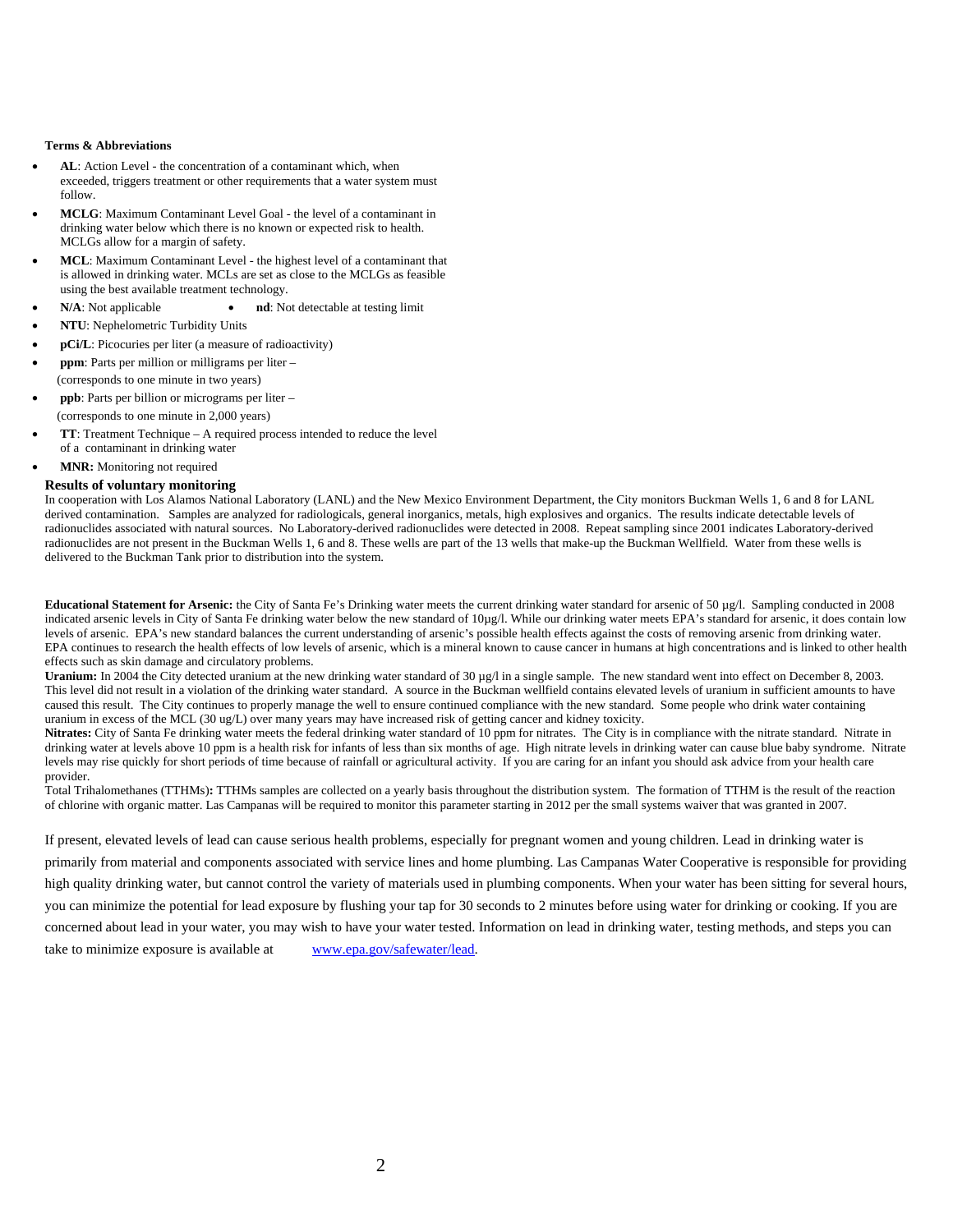| Date                                      | Contaminants                                  | MCLG or<br><b>MRDLG</b> | $\overline{MCL}$ , TT<br>or MRDL | Your<br>water | Range<br>Low     | Range<br>High  | Violation      | <b>Source of Contaminant</b>                                                                                                             |  |  |  |
|-------------------------------------------|-----------------------------------------------|-------------------------|----------------------------------|---------------|------------------|----------------|----------------|------------------------------------------------------------------------------------------------------------------------------------------|--|--|--|
| Disinfectant and disinfectant by-products |                                               |                         |                                  |               |                  |                |                |                                                                                                                                          |  |  |  |
| 2010                                      | Chlorine (as Cl2)<br>ppm                      | 4                       | 4                                | 0.47          | .35              | 1.10           | N <sub>0</sub> | Water additive used to<br>control microbes                                                                                               |  |  |  |
| 2010                                      | <b>TTHMs</b> [Total<br>trihalomethane] (ppb)  | 80                      | N/A                              | 0.96          | 0.3              | 2.1            | <b>NO</b>      | By-product of drinking<br>water chlorination                                                                                             |  |  |  |
| 2010                                      | Haloacetic Acids<br>HAA5s (ppb)               | 60                      | N/A                              | 0.71          | 0.3              | 1.3            | <b>NO</b>      | By-product of drinking<br>water chlorination                                                                                             |  |  |  |
| Inorganic contaminants                    |                                               |                         |                                  |               |                  |                |                |                                                                                                                                          |  |  |  |
| 2010                                      | Nitrate (measured as<br>nitrogen) ppm         | 10                      | 10                               | 6.7           | 1.4              | 6.7            | <b>No</b>      | Runoff from fertilizer use:<br>leaching from septic<br>tanks, sewage; erosion of<br>natural deposits                                     |  |  |  |
| 2005                                      | Arsenic ppb                                   | $\mathbf 0$             | 10                               | 8             | <b>ND</b>        | 8              | N <sub>0</sub> | Erosion of natural<br>deposits; runoff from<br>orchards; runoff from<br>glass and electronics<br>production wastes                       |  |  |  |
| 2007                                      | Barium ppb                                    | $\overline{2}$          | $\overline{2}$                   | 0.7           | <b>ND</b>        | 0.7            | <b>No</b>      | Discharge of drilling<br>wastes; discharge from<br>metal refineries; erosion<br>of natural deposits                                      |  |  |  |
| 2010                                      | Chromium [Total]<br>(ppb)                     | 100                     | 100                              | 7             | <b>ND</b>        | $\overline{7}$ | <b>No</b>      | Discharge from steel and<br>pulp mills; erosion of<br>natural deposits                                                                   |  |  |  |
| 2010                                      | Fluoride (ppm)                                | 4                       | 4                                | 0.51          | 0.18             | 0.51           | <b>No</b>      | Erosion of natural<br>deposits; water additive<br>which promotes strong<br>teeth; discharge from<br>fertilizer and aluminum<br>factories |  |  |  |
| 2010                                      | Copper (ppm)                                  | $1.3$ (AL)              | 1.3                              | 0.26          | $0.03$ to        | 0.34           | No             | Corrosion of household<br>plumbing systems;<br>Erosion of natural<br>deposits; leaching from<br>wood preservatives                       |  |  |  |
| 2010                                      | Lead (ppb)                                    | 15 (AL)                 | 0                                | .006          | ND to<br>0.007   | 0.007          | N <sub>0</sub> | Corrosion of household<br>plumbing systems;<br>erosion of natural<br>deposits                                                            |  |  |  |
|                                           |                                               |                         |                                  |               |                  |                |                |                                                                                                                                          |  |  |  |
|                                           |                                               |                         |                                  |               |                  |                |                |                                                                                                                                          |  |  |  |
|                                           | Microbiological contaminants                  |                         |                                  |               |                  |                |                |                                                                                                                                          |  |  |  |
| 2010                                      | Total coliform<br>(positive<br>samples/month) | $\mathbf 0$             | 1                                | 0             | $\boldsymbol{0}$ | <b>NA</b>      | No             | Naturally present in the<br>environment                                                                                                  |  |  |  |
| Radioactive contaminants                  |                                               |                         |                                  |               |                  |                |                |                                                                                                                                          |  |  |  |
| 2010                                      | Beta/photon emitters                          | 50                      | N/A                              | <b>ND</b>     | <b>ND</b>        | NА             | No             | Decay of natural and                                                                                                                     |  |  |  |